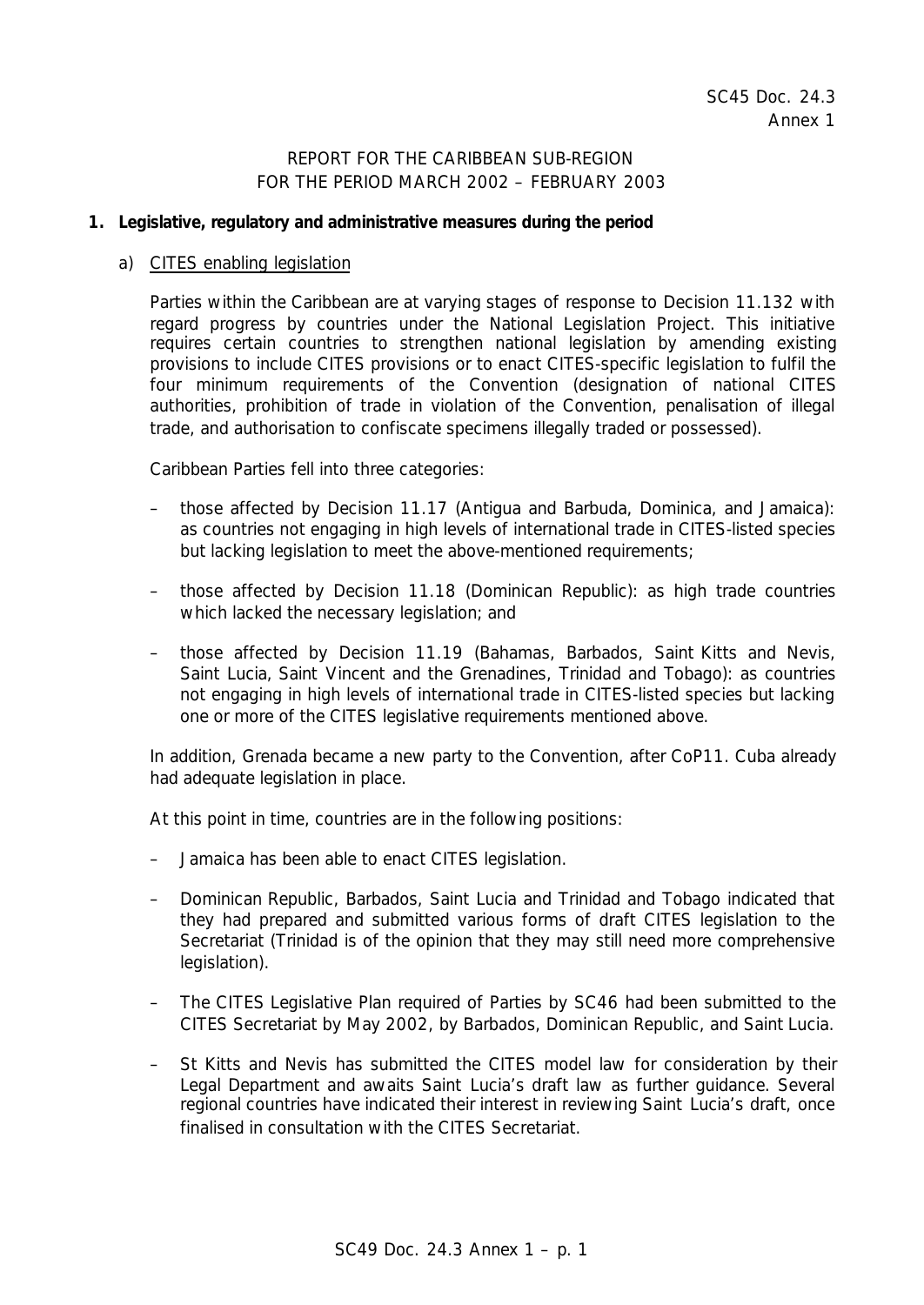- Dominican Republic is in the process of enacting their CITES legislation. Jamaica has submitted a revised legislative analysis to the Secretariat for technical feedback.
- Cuba has recently conducted a review of its existing CITES legislation with the aim to improve the effectiveness of enforcement and control through better operational systems for environmental inspectors.

At a meeting of the Caribbean sub-region, held along with Marceil Yeater of the Secretariat during CoP12, Parties identified an *urgent* need for assistance from the Secretariat in facilitating legislative progress. Barbados also noted their concern over a lack of response at that point to their draft legislation. As a consequence, Saint Lucia recently requested urgent technical assistance from the CITES Secretariat for affected countries of the sub-region to ensure that they meet the December 31<sup>st</sup> deadline for having necessary legislation in place. The Saint Lucia draft law was at that time being scrutinized by the legislative team at the CITES Secretariat as a possible model for other Caribbean Parties to use. It is hoped that a technical mission can be conducted by the Secretariat to relevant Caribbean Parties, providing the sort of assistance that Saint Lucia was able to benefit from during early 2002.

Parties of the region represent some of the smallest independent economies within the Convention, and as such, are particularly constrained in terms of technical manpower and finance to undertake activities such as legislative drafting and technical review. Special attention should therefore be paid to facilitating and accommodating progress in this matter for the Caribbean sub-region.

#### b) CITES administration and enforcement

CITES enforcement remains an area of particular concern to the sub-region. As SIDS with significant areas of marine jurisdiction and some of the rarest types of fauna and flora, enforcement continues to present particularly high levels of burden and challenge for countries. Caribbean Parties are continually challenged by the administrative and enforcement demands of environmental conventions. CITES must also continue to identify means for facilitating special consideration towards SIDS for effective implementation and enforcement, as technical and financial assistance though the Secretariat and Parties to the Convention remain integral components in enhancing national capacities for Caribbean countries. Many Parties such as Dominica, Grenada and Antigua and Barbuda recognise the need to put in place improved collaborative systems for CITES administration and enforcement, and remain constrained by financial and human resource limitations.

National administration of CITES has been strengthened in some regional Parties, with the establishment of inter-agency coordinating bodies, and the strengthening of national management and scientific authorities. In the case of Saint Lucia, the CITES coordinating committee continues to operate to maximise consultation and pool resources for CITES activities. St Vincent and the Grenadines have established formal scientific and management committees, the former under the Chair of the Chief Agricultural Officer, the latter under the Permanent Secretary of the Ministry of Agriculture and Fisheries. Barbados has taken several steps to achieve more efficient review of permits via computerisation of application and permit forms. Additionally, a database has been created to allow for easier preparation of annual reports and facilitate monitoring particulars pertaining to trade in listed species. Green monkeys (*Cercopithecus aethipos sabeus*) and red-footed tortoises (*Geochelone carbonaria*) comprised the main CITES exports in Barbados during 2001. An active and competent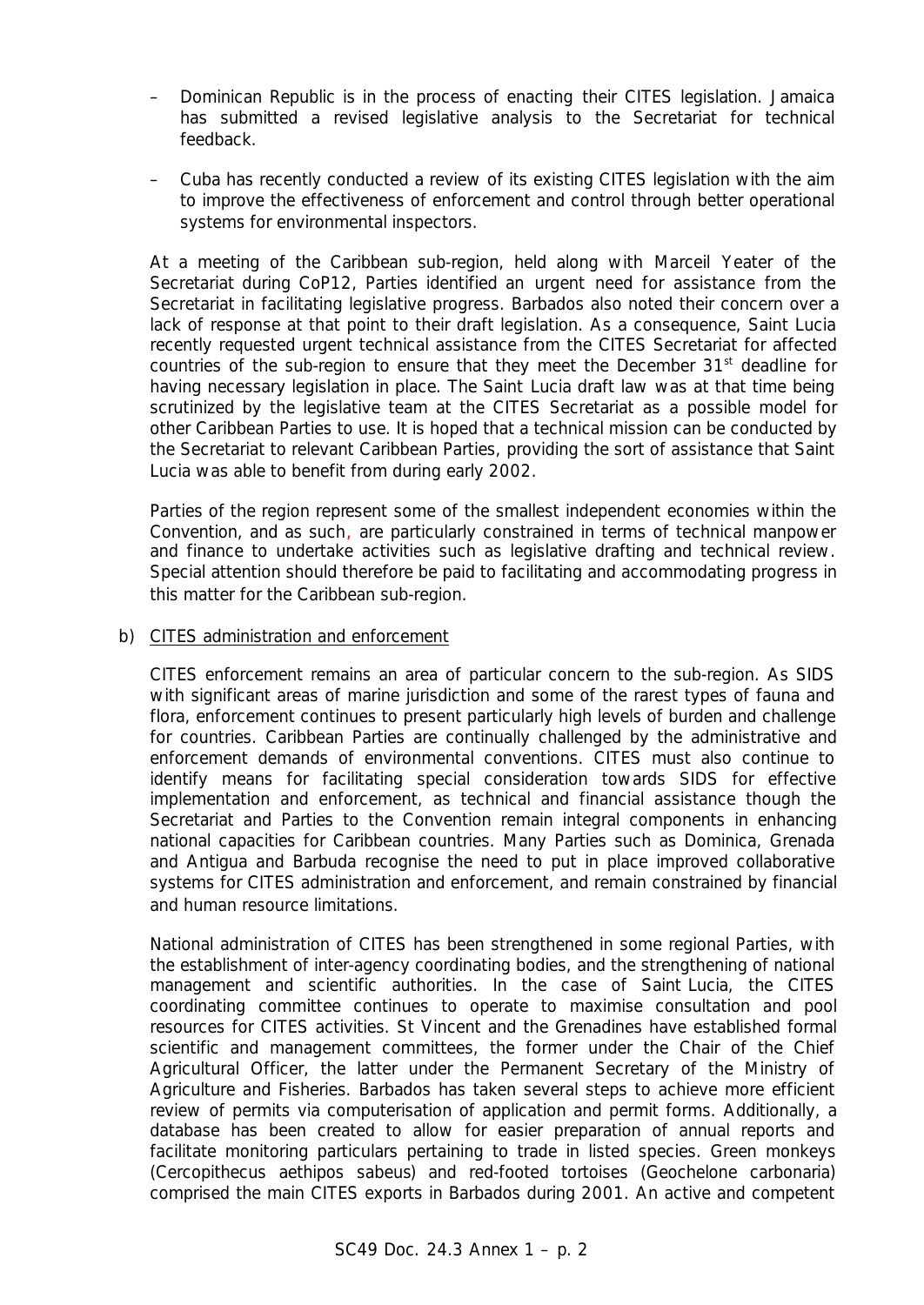CITES scientific authority continued to operate. Inspections and careful monitoring of breeding and other facilities housing CITES-listed species continue to be undertaken in Barbados.

Smuggling of the endemic parrots of the sub-region remains an area of concern. Enforcement limitations within islands such as Saint Vincent and the Grenadines, and Saint Lucia make it difficult to prevent the sale of eggs and young parrots to foreigners in many secluded parts of these islands. The sub-regional meeting of the Caribbean during CoP12 highlighted the need for improved communication among Parties with regard to enforcement issues, and the need for Parties to seek assistance from the Secretariat via relevant notifications to alert other Parties to possible illegal trade in CITES-listed species of the sub-region. The Secretariat agreed to pursue this issue with the affected Parties and to assist in investigations, as the need arises.

Parties of the region remain concerned over the procedures which led to the application of Resolution Conf. 8.9 (Rev.) regarding significant trade in conch, which appears discriminatory as it particularly targeted small island Caribbean Parties, whereas the more significant harvesters and traders of conch within the broader region remained unconstrained by this particular notification. Jamaica arrested three Honduran vessels in 2002 and this year members of a Honduran crew for illegal fishing of Queen Conch. Jamaica has requested the Secretariat to review the situation, as significant traders in conch continue to operate without the level of responsible resource use, monitoring and regulation required of those Parties that remain affected by Resolution Conf. 8.9 (Rev.).

#### c) Submission of annual and biennial reports

Parties are required to submit annual reports to reflect importation, exportation and reexportation of CITES-listed species. Sub-regional Parties, with the exception of Dominica, have met the requirements for reports up to 1999. Additionally, Antigua and Barbuda, Bahamas, Barbados, Cuba, Dominica, Dominican Republic, Jamaica, Saint Lucia, and Saint Vincent and the Grenadines have submitted their annual report for 2001. The Secretariat has been assisting Dominica in fulfilling their requirements for annual reports so as to be able to withdraw the recommendation of suspension of trade currently in place. Grenada, as a new Party to the Convention, also should be assisted in the preparation and submission of annual reports for 1999 and 2000.

Biennial reports on legislative, regulatory and administrative measures are also required. A review undertaken by the Secretariat and considered at CoP12 showed that, for the 1990-2001 period, Barbados, Jamaica, Saint Lucia, and Trinidad and Tobago had occasionally included information on such measures within their annual reports, but generally Parties of the sub-region have not been submitting individual biennial reports. Information on legislative, regulatory and administrative measures however, has been included within recent sub-regional reports to the Standing Committee. It is recommended that the Secretariat and Standing Committee endeavour to find the most efficient means for countries to report on aspects of national implementation of the Convention without imposing excessive demands on limited manpower within many countries. Reporting measures will need to be achievable by the more constrained Parties (such as SIDS). The development of a questionnaire/template type format may allow countries to quickly and consistently provide key information in a standard format.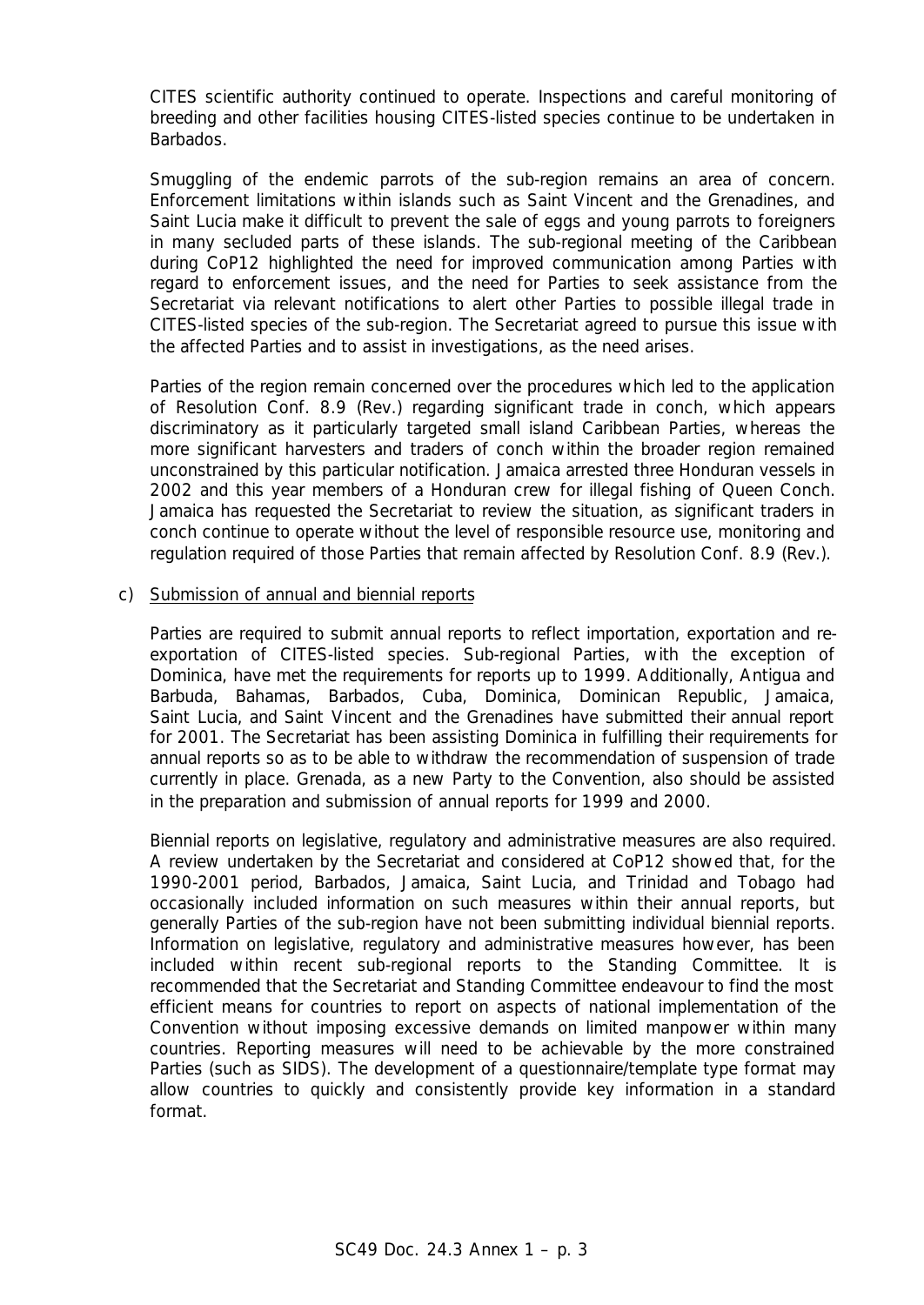## d) National registries and sub-regional communication

At a sub-regional meeting of the Caribbean held during CoP12, many Parties expressed concern over continued problems of poor communication with the Secretariat. A commitment was made to take the necessary steps to improve communication among Parties and also with key contacts at the Secretariat. Consequently, Saint Lucia has produced an updated e-mail list as a means of better facilitating efficient communication among CITES coordinators. A list serve is soon to be created. Effective communication is fundamental to timely implementation of CITES obligations consequent to Resolutions, Decisions and Notifications. The Secretariat should continue to provide assistance to regional representatives for improving the means and degree of communication within their respective regions.

Responses to Notification to the Parties No. 2002/033 should have resulted in current contact information for some country CITES authorities, enforcement agencies and relevant technical experts.

## **2. Preparation for CoP12**

Despite efforts to secure funding for a distinct regional meeting for South and Central America and the Caribbean prior to CoP12, Parties of the region had to settle for a one-day meeting held just prior to CoP12. Although this allowed for some level of presentation and discussion of some of the proposals before CoP12, it did not enable adequate preparation and consensus building by the region. The region also was able to meet for short periods during the Conference.

The Government of Antigua and Barbuda was able to host a pre-CITES meeting in October 2002 where representatives from Antigua, Barbados, Cuba, Dominica, Grenada, Jamaica, Saint Kitts and Nevis, Saint Lucia, Surinam, and Trinidad and Tobago were present, along with others from Benin, Botswana, El Salvador, Japan, Namibia, South Africa and Zimbabwe, and from organisations such as ECCO and IWMC. This meeting provided a valuable opportunity for discussion on a number of proposals for amendments to the Appendices, and other items for consideration at CP12 and SC47.

The importance of broader regional meetings cannot be over-emphasised. Only through regular and effective meetings, can a region as geographically, culturally and economically heterogeneous as the South and Central America and the Caribbean region of CITES, forge important collective progress and understanding. Such opportunities are also important to enhance the ability of smaller Parties to best contribute to meetings of the CoP. The Secretariat must find means to the region in holding the necessary meetings during intersessional periods.

Over a number of years, Cuba's national CITES group has been able to prepare clear and precise national positions for meetings of the Conference of the Parties, and CoP12 was no exception. Cuba was then able to share its positions at meetings of the Caribbean subregion and the broader regional pre-CITES meetings.

Barbados also engaged in early preparation for CoP12, as both the management authority and scientific authority reviewed and met to discuss the various documents and proposals, as they became available. Thus a clear national position was generated in advance of CoP, sanctioned by the Cabinet of Ministers. Lateness in some of the documentation and the lack of a CITES-facilitated regional meeting well in advance of the CoP were cited as placing considerable constraint on generating a level of regional or sub-regional consensus.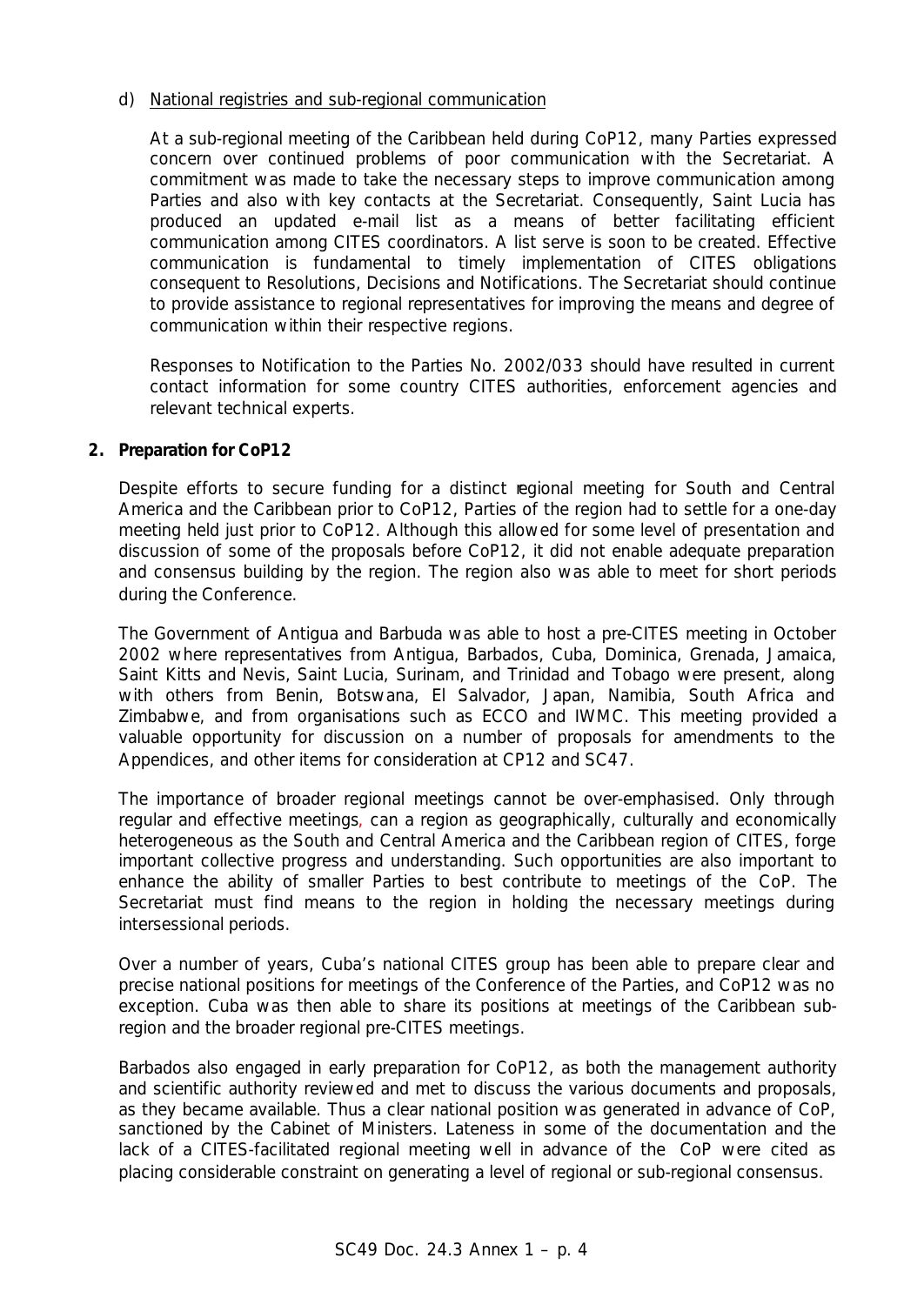## **3. CITES training activities**

The majority of Caribbean Parties were unable to attend a regional CITES workshop held in 2002 in Nicaragua, as they did not qualify for financial assistance, which was provided to countries with high levels of trade in CITES-listed species. Saint Lucia had requested the Secretariat seek to hold a similar technical workshop for the Caribbean, as despite low CITES trade levels, there are high number of endemic and rare species within the Caribbean sub-region, many of which are listed under the Convention. Additionally, because of small size and limited economies, such Parties suffer some of the most severe constraints in meeting national obligations under the Convention. The urgent need for such a workshop was reiterated during a meeting of the Caribbean sub-region which took place at CoP12. Here it was noted that training was needed in the role of scientific and management authorities, CITES enforcement, forensic science, customs controls, non-detriment findings, verification of certificates, reporting, and development of CITES legislation.

A training CD ROM created and circulated by the Secretariat at CoP12 will provide a useful training tool for countries. The continued development and distribution of such tools is encouraged. Cuba was able to make use of the CITES CD during ongoing training activities for environmental and customs officials. Cuba, however, reiterates the importance of CITES workshops and seminars using expertise from the CITES Secretariat and other international experts, as this is the most effective means of ensuring local enforcement officers and others are kept abreast with new issues and methods for CITES enforcement and implementation.

## **4. Public education efforts**

As small island developing states, Parties of the region remain constrained in the degree to which they can undertake adequate public awareness activities to keep CITES at the forefront of national environmental awareness. Generic CITES posters, presentations, and brochures are always useful, and developed Parties are encouraged to consider donating such resources to management authorities within the Caribbean region. Barbados and Saint Lucia plan to implement a campaign once national CITES laws have been established. Additionally, Barbados will be placing CITES material on the website maintained by the Ministry of the Environment.

## **5. Participation in meetings of the SC**

During the period under review, Saint Lucia participated in the 46th, 47th and 48th meetings of the Standing Committee, having received some relevant input from countries prior to participation. A report of the 46th SC meeting was prepared and circulated electronically to in-country CITES coordinators. There is still need for greater levels of input from countries to ensure appropriate sub-regional representation at meetings of the SC. The Secretariat should continue to assist regional representatives in facilitating improved levels of communication among Parties.

## **6. Participation in the Second Hawksbill Turtle Dialogue**

The above-mentioned meeting was held in Grand Cayman, Cayman Islands, from May 21 to 23, 2002 and was attended by the following Caribbean Parties: Bahamas, Barbados, Cuba, Dominica, Dominican Republic, Jamaica, Saint Kitts and Nevis, Saint Lucia, Saint Vincent and the Grenadines and Trinidad and Tobago. The Dialogue provided a useful forum for improved communication and sharing of information on the conservation and sustainable use of hawksbill and other marine turtles in the region. The protocol for